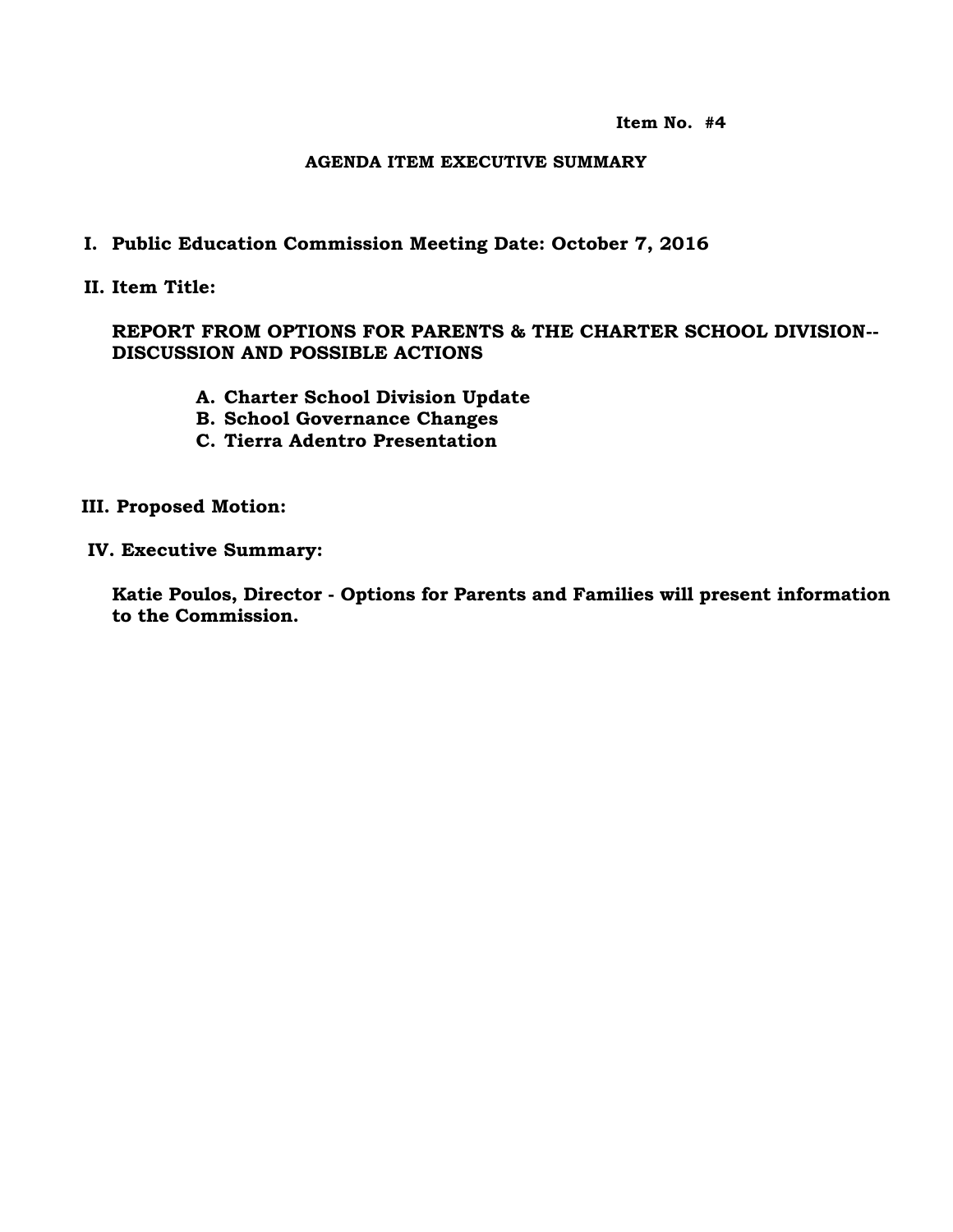## **Public Education Commission On-going Actions and Monitoring as of February 5, 2016**

| <b>Charter School Name</b> | <b>Commission Action and</b><br><b>Date</b> | <b>Alleged Violation</b>                                                                                                                                                                                                                                                                                                                                                                                                                                                                                                                                                                                                                                                                                            | <b>Status</b>                                                                                                                                                                                                                                                                                                                                                                                                                                                                                                                                                                                                                                                                                                                                                                                                                                                |
|----------------------------|---------------------------------------------|---------------------------------------------------------------------------------------------------------------------------------------------------------------------------------------------------------------------------------------------------------------------------------------------------------------------------------------------------------------------------------------------------------------------------------------------------------------------------------------------------------------------------------------------------------------------------------------------------------------------------------------------------------------------------------------------------------------------|--------------------------------------------------------------------------------------------------------------------------------------------------------------------------------------------------------------------------------------------------------------------------------------------------------------------------------------------------------------------------------------------------------------------------------------------------------------------------------------------------------------------------------------------------------------------------------------------------------------------------------------------------------------------------------------------------------------------------------------------------------------------------------------------------------------------------------------------------------------|
| Anthony Charter School     | Non-renewal - December<br>10, 2014          | • Failure to meet prior renewal conditions<br>including:<br>Identifying how the Discovery short<br>cycle aligns with academic program<br>Strategic planning by governing<br>counsel to measure student progress<br>Strategic planning by governing<br>counsel to evaluate principal<br>Approving all policies required by law<br>Failure to meet improvement plan<br>requirements<br>Violations of material terms and failure to<br>meet goals of contract<br>The application is otherwise contrary to the<br>$\bullet$<br>best interests of the charter school's<br>projected students, the local community, or<br>the school district in whose geographic<br>boundaries the charter school applies to<br>operate. | • PED Office of General Counsel<br>indicates it has negotiated a<br>settlement with the school that<br>retains the contract terms of the<br>prior two year contract, but<br>extends that contract an<br>additional three years through<br>June 30, 2018.<br>• In September the PEC voted to<br>have a subcommittee of the PEC<br>engage in a negotiation process<br>with the school to establish<br>2015-2016 framework goals for<br>this school.<br>• After this vote the school's<br>attorney contacted CSD and<br>stated that the settlement<br>agreement negotiations<br>included a performance<br>framework and negotiations<br>with the PEC would not be<br>appropriate.<br>• CSD confirmed with the PED<br>Office of General Counsel that it<br>is including Performance<br>Framework goals in the<br>negotiations.<br>. In November the PEC voted to |

Status of Charters Under a Notice of Intent to Revoke, Revocation Decision or Non-Renewal Decision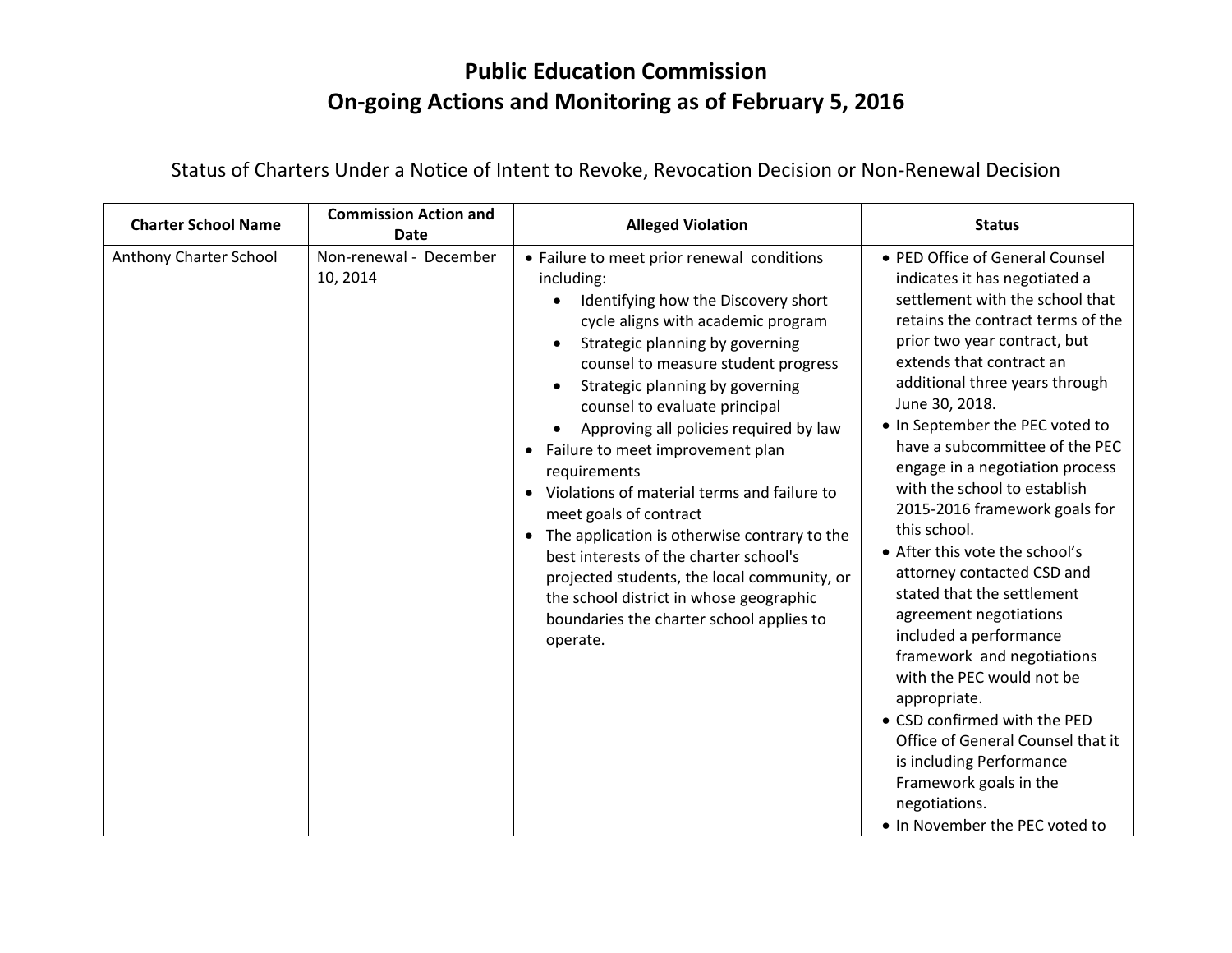## **Public Education Commission On-going Actions and Monitoring as of February 5, 2016**

|  | invite the school to engage in a   |
|--|------------------------------------|
|  | negotiation process a              |
|  | subcommittee of the PEC on         |
|  | December $2^{nd}$ . The school     |
|  | declined the invitation, asserting |
|  | that the 2015-2016 framework       |
|  | goals for this school will be      |
|  | established in the settlement      |
|  | agreement.                         |

### Status of Commission Requested Reports, Monitoring, Inquiries, Site Visits

| <b>Charter School Name</b> | Date of<br>Commission<br><b>Request</b> | <b>Matter</b>          | <b>Status</b> |
|----------------------------|-----------------------------------------|------------------------|---------------|
| Southwest Learning Centers |                                         | Ongoing investigation. |               |

## Status of Corrective Action Plans

| <b>Charter School Name</b><br>Date of CAP Assignment<br><b>Matter</b> | Status | <b>Next Reporting Date</b> |
|-----------------------------------------------------------------------|--------|----------------------------|
|-----------------------------------------------------------------------|--------|----------------------------|

### Schools Looking for a New Facility

| <b>Charter School Name</b>      | Date of Notification to PEC |
|---------------------------------|-----------------------------|
| South Valley Preparatory School | August 19, 2015             |